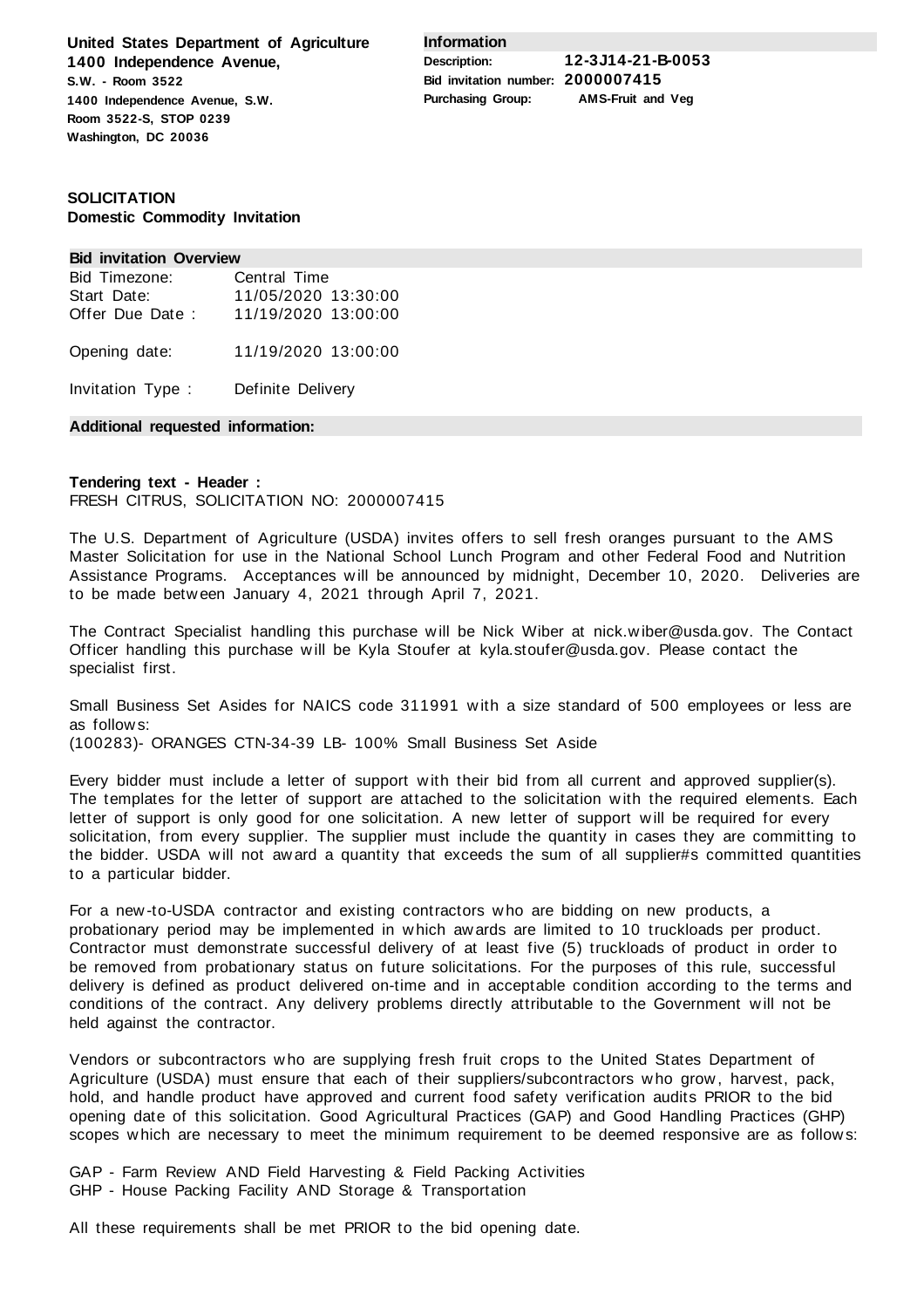| Page 2 / 5 |  |  |  |
|------------|--|--|--|
|------------|--|--|--|

| SOLICITATION                         | Information                       |                   |
|--------------------------------------|-----------------------------------|-------------------|
| <b>Domestic Commodity Invitation</b> | <b>Description:</b>               | 12-3J14-21-B-0053 |
|                                      | Bid invitation number: 2000007415 |                   |

Brokers are exempt from the USDA GAP/GHP requirements themselves, HOWEVER suppliers/subcontractors performing under the contract shall have the applicable USDA GAP/GHP certification(s).

Verification audits shall be performed by the USDA, AMS, SCP-SCID representatives only.

In order to be found responsive the contractor and/or its subcontractors/suppliers must be in compliance with USDA GAP/GHP certification. Offerors must include in their bid the GAP and GHP Audit Verification attachment, which is found in the attachments section of this solicitation. Offerors who do not complete this form in its entirety, do not include the form as an attachment to their bid, or are missing the required USDA GAP/GHP scopes listed above shall be deemed nonresponsive.

All audits are valid for one year after the date the audit was conducted. More information on USDA GAP/GHP audits can be found here: https://www.ams.usda.gov/services/auditing/gap-ghp or by reaching out to scaudits@usda.gov

Awardees may ship and supply from any location found here: https://apps.ams.usda.gov/GAPGHP/reportG01.aspx

If USDA/AMS finds that suppliers used by the contractor are not in compliance with AMS GAP/GHP certification requirements after the product is delivered, the following courses of action will apply:

1. A cure notice shall be issued informing the contractor of their failure to comply with the required elements of this solicitation. The USDA will then deduct a 50% discount from the invoice for all noncompliant deliveries shipped or invoiced prior to the date listed on the cure notice.

2. If the contractor ships noncompliant product after the date of the cure notice:

a. USDA/AMS will deduct a 50% discount from the invoice for all noncompliant deliveries;

b. The contract will be terminated for cause; and

c. The contractor will be suspended from participating in all future USDA/AMS fresh fruit and vegetable solicitations for a period of one year from the date of contract termination.

This solicitation may show multiple stops on some line items; however, the number of stops will be limited to a maximum of three. To determine the number of destinations, review the "Tendering Text" for the lot, which will indicate the City and State for each stop. Bidders may submit different prices for each stop. However, a price is required on all line items within the lot.

For offshore destinations (Puerto Rico, Hawaii, etc.), offerors have the option to choose to enter their bids direct to the offshore destination or to the port. Purchases will be made on an f.o.b. destination basis to cities on this solicitation. Destination quantities listed are estimates and subject to adjustment based on offerings, changes in recipient needs, market conditions, and program operations.

All prime vendors are reminded that they are prohibited from subcontracting with companies or individuals that have been suspended or debarred.

Offers must be submitted electronically via the Web-Based Supply Chain Management System (WBSCM). Offers submitted by any means other than WBSCM will be deemed nonresponsive. Offerors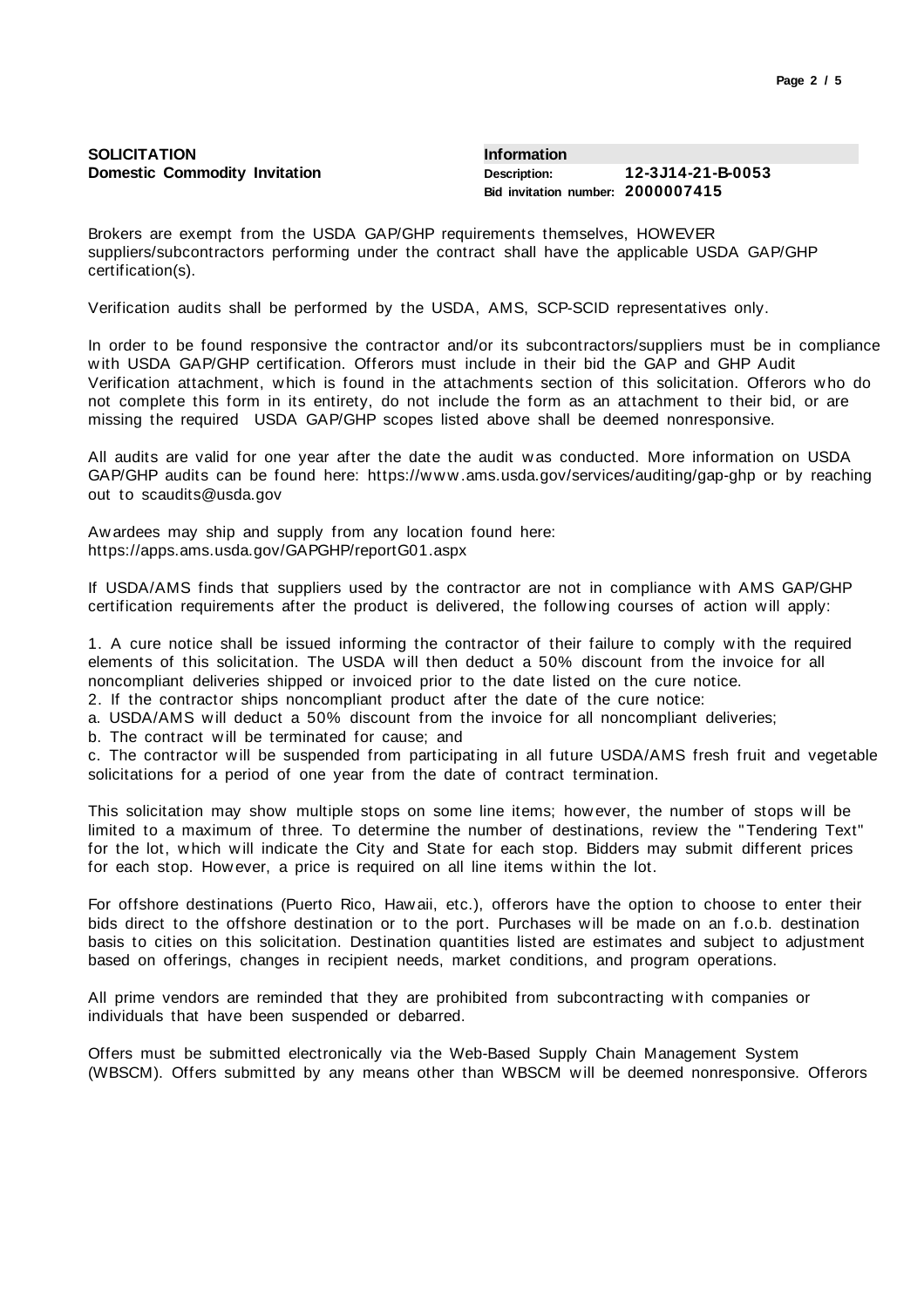| <b>SOLICITATION</b>                  | <b>Information</b>                |                   |  |
|--------------------------------------|-----------------------------------|-------------------|--|
| <b>Domestic Commodity Invitation</b> | Description:                      | 12-3J14-21-B-0053 |  |
|                                      | Bid invitation number: 2000007415 |                   |  |

must be active in WBSCM and have the required bidder roles in order to submit offers under this solicitation. Once connected, follow the online procedures. A "HELP" button provides detailed instructions or call (202) 720-4517 for assistance.

Offerors are cautioned to bid only quantities they can reasonably expect to produce and deliver. Inquiries about the Master Solicitation dated August 2020; Commodity Specification for Fresh Citrus dated August 2019; or this Solicitation should be directed to the Contracting Officer; USDA, AMS, Room 3522-South; 1400 Independence Avenue, S.W.; Washington, D.C. 20250-0239. Telephone: (202) 720-4517.FAX:(202) 720-2782.

The USDA prohibits discrimination against its customers, employees, and applicants for employment on the bases of race, color, national origin, age, disability, sex, gender identity, religion, reprisal, and where applicable, political beliefs, marital status, familial or parental status, sexual orientation, or all or part of an individual's income is derived from any public assistance program, or protected genetic information in employment or in any program or activity conducted or funded by the Department. (Not all prohibited bases will apply to all programs and/or employment activities.) To file a complaint of discrimination, write: USDA, Office of the Assistant Secretary for Civil Rights, Office of Adjudication, 1400 Independence Ave., SW, Washington, DC 20250-9410 or call (866) 632-9992 (Toll-free Customer Service), (800) 877-8339 (Local or Federal relay), (866) 377-8642 (Relay voice users)

### **See attached documents:**

- 1 . Templates for Supplier Agreement Letter
- 2 . USDA GAP and GHP Audit Verification Document
- 3 . CommoditySpecificationforFreshCitrusAugust2019
- 4 . Master Solictation dated August 13, 2020

### **Attributes :**

OFFEROR CERTIFIES THAT THE OFFER IS MADE SUBJECT TO THE MASTER SOLICITATION; COMMODITY SUPPLEMENT AND/OR SPECIFICATION(S); THIS SOLICITATION; THE AGRICULTURE ACQUISITION REGULATIONS (AGAR) AND THE FEDERAL ACQUISITION REGULATIONS (FAR). Timely performance: Offeror and any subcontractor have completed required performance of any USDA contract prior to this bid opening.

- Permitted values: There are no existing contracts/purchase orders
	- Have not been delivered, but the Offeror has notified the Contracting Officer
	- Have not been delivered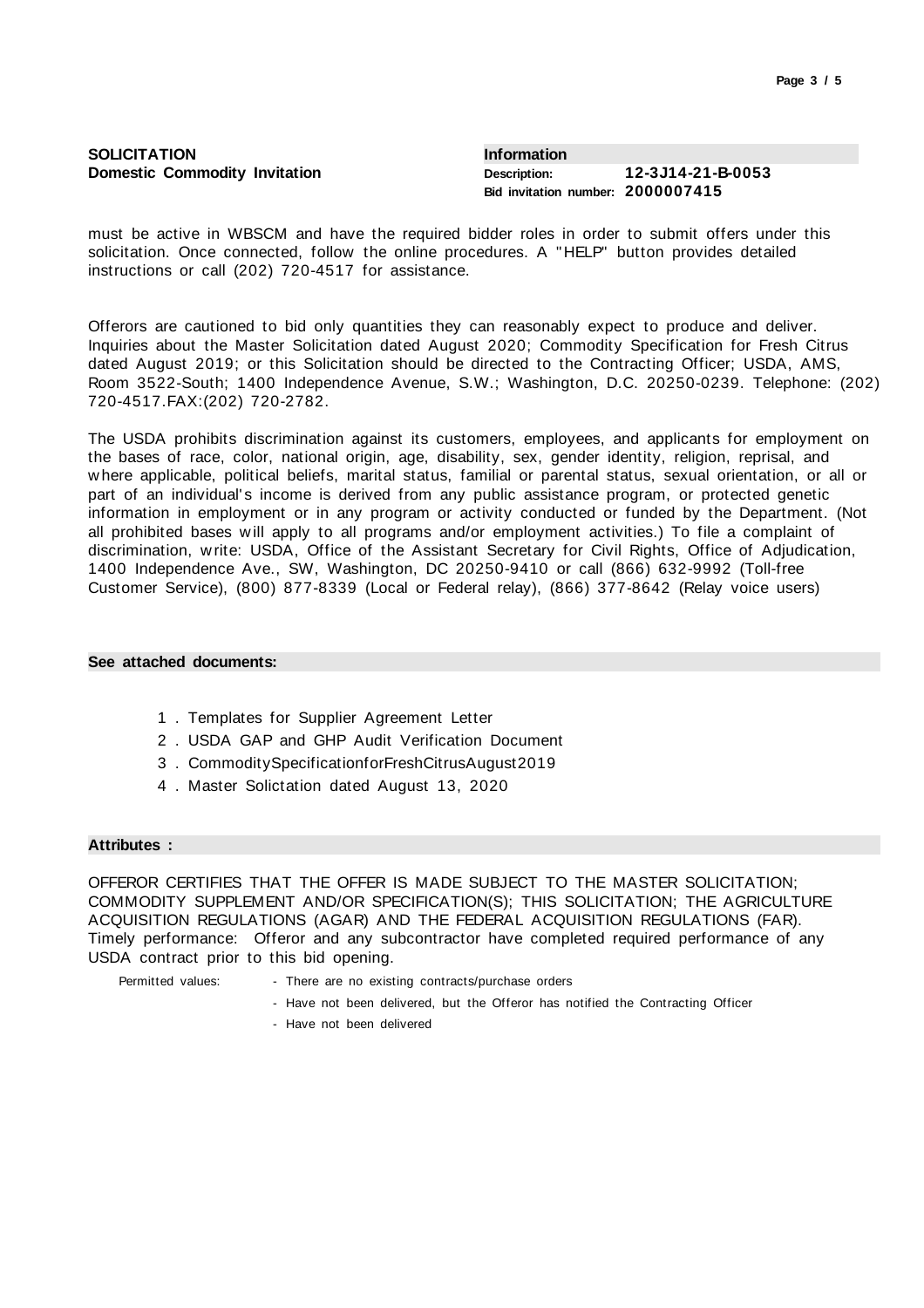| <b>SOLICITATION</b>                  | <b>Information</b>                |                   |
|--------------------------------------|-----------------------------------|-------------------|
| <b>Domestic Commodity Invitation</b> | Description:                      | 12-3J14-21-B-0053 |
|                                      | Bid invitation number: 2000007415 |                   |

#### - Have been delivered

OFFEROR REQUESTS HUBZONE SMALL BUSINESS PRICE EVALUATION PREFERENCE. APPLIES ONLY TO FIRMS CERTIFIED IN THE SMALL BUSINESS ADMINISTRATION#S HUBZONE PROGRAM (FAR SUBPART 19.13).MUST BE THE MANUFACTURER/PRODUCER OF THE PRODUCT TO RECEIVE A PRICE PREFERENCE

Furnish name, title, phone number, fax number, and e-mail address of person submitting this bid (must be an officer of the company or a person authorized to execute contracts/purchase orders on behalf of the bidder).

IS THE OFFEROR AN ENTITY THAT HAS FILED ARTICLES OF INCORPORATION IN ONE OF THE FIFTY STATES, THE DISTRICT OF COLUMBIA, OR THE VARIOUS TERRITORIES OF THE UNITED STATES? YOU MUST ANSWER THE NEXT 3 QUESTIONS IF THE ANSWER FOR THIS QUESTION IS YES.

HAS THE OFFEROR BEEN CONVICTED OF A FELONY CRIMINAL VIOLATION UNDER FEDERAL OR STATE LAW IN THE 24 MONTHS PRECEDING THE DATE OF OFFER?

HAS THE OFFEROR HAD ANY OFFICER OR AGENT OF OFFEROR CONVICTED OF A FELONY CRIMINAL VIOLATION FOR ACTIONS TAKEN ON BEHALF OF OFFEROR UNDER FEDERAL OR STATE LAW IN THE 24 MONTHS PRECEDING THE DATE OF OFFER?

DOES THE OFFEROR HAVE ANY UNPAID FEDERAL TAX LIABILITY ASSESSED, WHICH ALL JUDICIAL AND ADMINISTRATIVE REMEDIES HAVE BEEN EXHAUSTED/LAPSED, THAT IS NOT BEING PAID IN A TIMELY MANNER PURSUANT TO AGREEMENT WITH THE AUTHORITY RESPONSIBLE FOR COLLECTING IT?

#Offeror represents that IAW FAR 52.204-25, it will not provide covered telecommunications equipment or services to the Government in the performance of any contract, subcontract or other contractual instrument resulting from this solicitation.

Offeror represents that IAW 52.204-25, it does not use covered telecommunications equipment or services, or use any equipment, system, or service that uses covered telecommunications equipment or services.

Offeror attached the required Supplier Agreement Letter for every supplier they intend to subcontract

|    |        |                             | Required by                                                                                                                                              |       |           |                         |
|----|--------|-----------------------------|----------------------------------------------------------------------------------------------------------------------------------------------------------|-------|-----------|-------------------------|
| 10 |        |                             |                                                                                                                                                          |       |           |                         |
|    |        |                             |                                                                                                                                                          |       |           |                         |
|    |        |                             |                                                                                                                                                          |       |           |                         |
| 40 | 100283 | <b>ORANGES CTN-34-39 LB</b> | 02/15/2021-02/17/2021                                                                                                                                    | 44307 |           | CS.                     |
|    |        |                             |                                                                                                                                                          |       | 1,026.000 |                         |
| 50 | 100283 | <b>ORANGES CTN-34-39 LB</b> | 04/05/2021-04/07/2021                                                                                                                                    | 44307 |           | <b>CS</b>               |
|    |        |                             |                                                                                                                                                          |       | 1,026.000 |                         |
|    |        |                             |                                                                                                                                                          |       |           |                         |
| 70 | 100283 | <b>ORANGES CTN-34-39 LB</b> | 01/04/2021-01/06/2021                                                                                                                                    | 77029 |           | CS                      |
|    |        |                             | <b>Bid invitation Item details</b><br><b>Item Material Description</b><br>FRUIT, FRESH<br>20 ORANGES CTN-34-39 LB<br>30 AKRON OH<br><b>60 HOUSTON TX</b> |       |           | <b>ZipCode Quantity</b> |